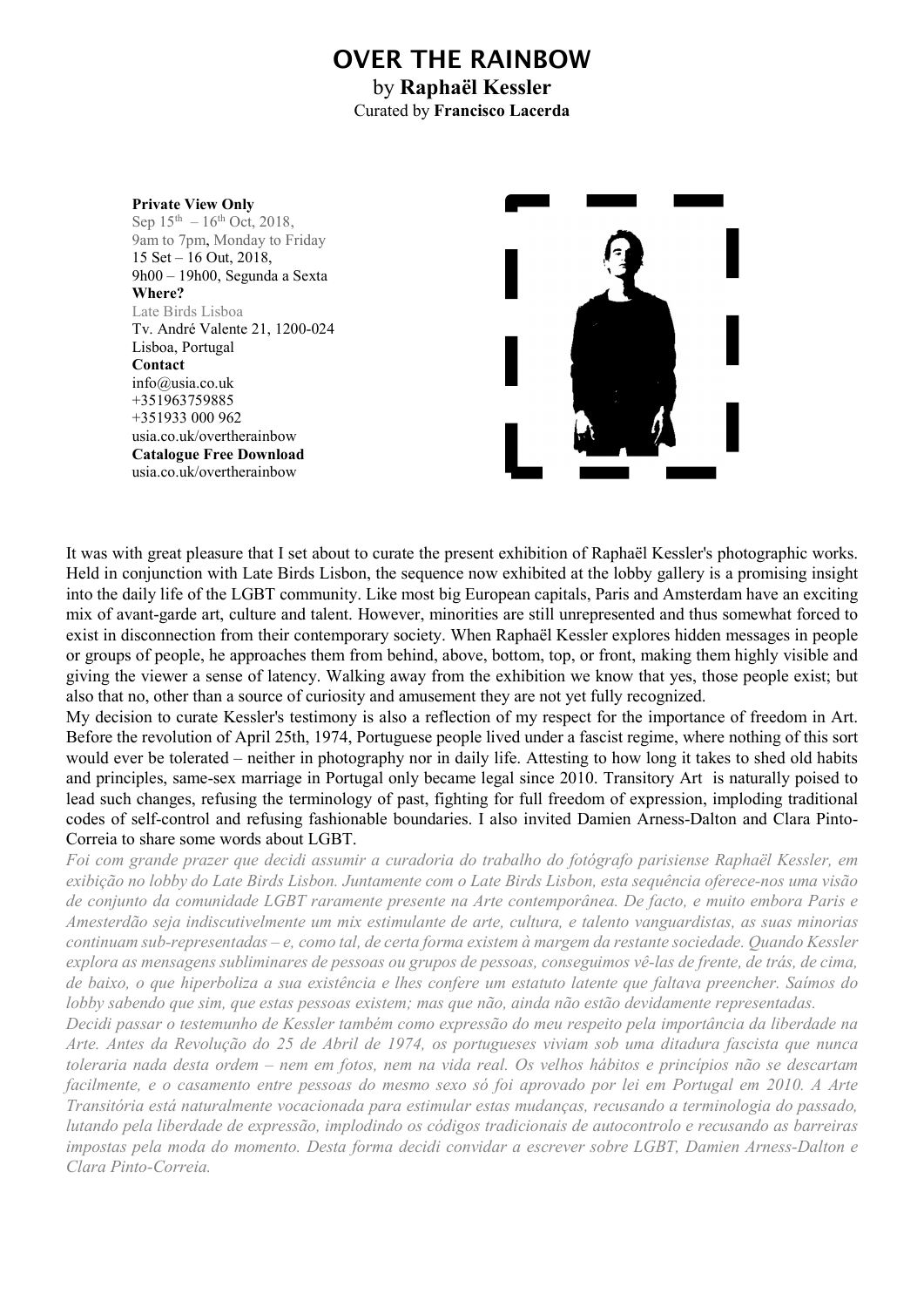#### TOP MIDDLE OR BOTTOM by Damien Arness-Dalton

#### Top

He is masculine and takes charge A man who knows what he wants His cock size? hopefully large exercising his powerful dominance Throwing it down slapping it around Arsehole tight like a cats anus If exclusively top it remains thus The Alpha male, Selfishly giving To greedy holes that are in need of filling. Middle He is felixaeble and enjoys versatility Flipping to and fro according to flow Selective pleasures chosen desire Shared between man and men He will give anything a go Nothing to prove or show but sexually free giving and taking expressively. Bottom She likes it up the bum Her arse stretched for tops to fetch Labeled feminine yet masculine Thresholds of pain and ability Size queens seeding and breeding Lying on her tum, doggy style in the rectum Douched clean and poppered up ready to receive Passive aggressive receptacle of cock They have it on lock.

#### POR CIMA, NO MEIO, POR BAIXO por Damien Arness-Dalton

#### Por cima

É masculino e é ele quem manda Um homem que sabe o que quer O malho? Deve ser grande Para exercer uma dominância poderosa A puxar por ele e a bater-lhe bem Com o cu apertadinho como um ânus de gato Quem é só por cima fica sempre por cima É o Macho Alfa na sua oferta egoísta Aos orifícios que anseiam por alguém que os encha No meio É flexível e ama a versatilidade Por um lado ou por outro, ao sabor da onda Tem prazeres selectivos e desejos escolhidos Numa partilha de homem com homens Há de experimentar o que quer que seja Sem nada a provar ou a mostrar Mas sexualmente livre para dar e tomar Expressivamente. Por baixo Gosta daquilo no rabinho E espeta-o bem para quem vem por cima Dizem-na feminina mas é masculina E explora os limites da dor e do encaixe Tamanho grande a suar e a escorrer Barriga para baixo, no rabo à canzana Depois de se lavar e amaciar para receber Receptáculo passivo-agressivo do margalho Fecha-o dentro de si.

#### A LEVEL ABOVE by Clara Pinto-Correia

We all have our idea of home in our minds, but we don't know what it looks like. It's just that kind of magic that oversees life on earth: the moment we pass by it, or look at a painting, or set anchor at the beach where it stands, we know we came to the right place and that our soul will flourish if we dare to stay there.

Daring to fight for what makes us happy is what happiness is all about.

I've never been into eloquent speeches or brilliant metaphors. Heroic Able Dog Malachi sure is.

All the crew members call him Mike, but is birth name is really Malachi. The other three words were the grades he had been progressively gaining thanks to his amazing feats on board. Mike had once been a completely black young puppy from a Portuguese Water Dog breed of eight, born at my house as part of a side-business of mine cut short as the War marched on. These puppies are irresistible young kids. My special friend the now deceased Captain Adams-Wooly came over for lunch on a certain Sunday when Mike was six-month-old, and the only youngster left because I meant to keep him in my family due to his rare perfection. But Wooly was so overwhelmed with the charms of that playful acrobat seemingly made of rubber and covered with shiny curls, and sincerely begged so much promising even more in return, that I eventually was not able not to offer Mike to him – even though after all his promises he didn't satisfy my sole request of receiving his younger daughter in return. Maybe I shouldn't say this about a deceased War Hero, but truth is he didn't keep his promise and maybe God doesn't sleep indeed – they were torpedoed by a Fritz submarine up inside the dense clouds of the Artic Sea, in such a way that it was impossible to give then anything coming the least bit close to a proper funeral.

Adams-Wooly was not only my best friend, but we shall come back to this later.

The point here is that he had made his will before entering the line of duty, and, amazingly or revealingly enough for a married man with six most well-mannered children, he had left me the pieces from his art collection he knew I really esteemed, together with his entire library, that gave me nights and nights on end of incredible travels over worlds apart. Also, it was clearly stipulated in the will that should anything happen to him I was to be the one and only and sole heir to Malachi.

Oh, we were both so happy.

I had raised Mike since birth, and up to his first six months, during this fantastic period when dogs learn the most, I had feasted his brain on everything one should know about everything that is not written in none of the books of any Naval School. I had been taking him with me to safe sailing trips to nearby places because I noticed right away he positively loved the experience – not necessarily the case with all Portuguese Water Dogs. It hadn't taken me long to notice I had a very special dog in my hands. He was more than intelligent, he was visionary and had his own special powers. Other than that, he positively adored observing people and their ways. And then he adored giving it back to them.

The Maoris were a great example, and that was right at the first time our Destroyer sailed all the way from the fogs of London to the splendors of Adelaide, with impossible battle plans and several dangerous seas in our way, but the amazing powerful forests of the Antipodes awaiting us as a reward. Mike was happy as a clam with the whole experience, learn to smell the Fritz a hundred miles away in no time, and spent the whole trip absorbing, absorbing, absorbing – and then sometimes, when he thought I wasn't looking, giving his first shots at delivering, with tones and looks already to die for –while he was still registered as "Pup".

It turns out that our men were desperate from all that time at sea, craved fresh meat above all other fresh things not counting fresh beer, and we may all have our differences but does anyone ignore human nature – these were guys, these guys saw Moas for the first time in their lives, went ecstatic because these were huge hens they could easily kill with Maori daggers, they also could set up a huge barbecue next to the carcass, and in the meantime someone, somehow, would arrive from the city with drinks for all.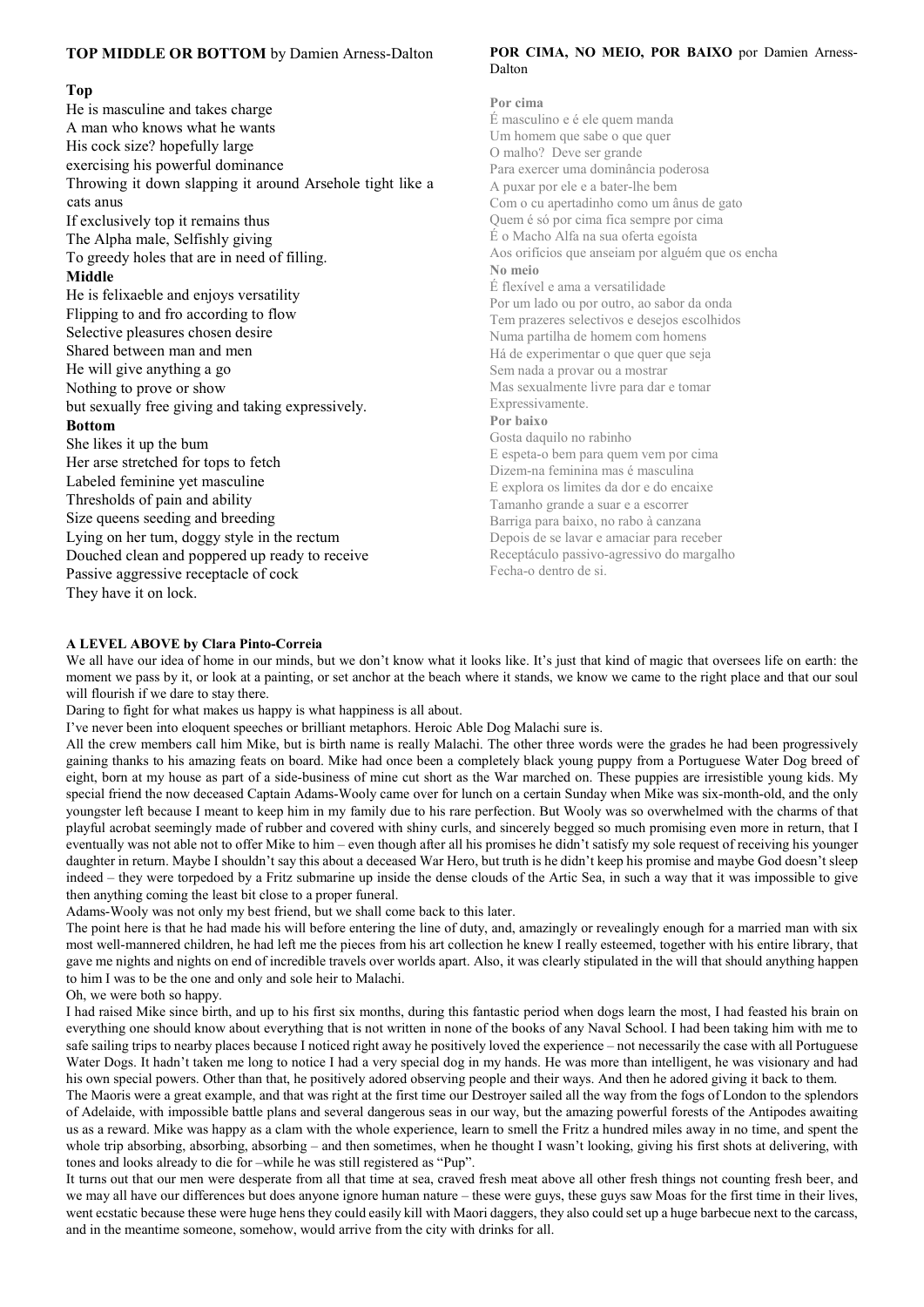And so we drank, we ate, and drank and ate a full second round, and went on overdoing this joyous fest so intensely that pretty much all of us ended up sleeping by the fire, without a care in the word. As far as I'm concerned, I had not been very interested in being there from the first moment, so I was present more as one of those little sacrifices your comradery forces you into, but hey – I should feast with the boys to thank them for all their efforts, and without really feasting my presence would be meaningless, and that Moa was a formidable bird.

The next day I was informed by the Governor of Adelaide that we had screwed up everything we possibly could. We had no better idea but to fool around in a Maori sacred ground, where just about nobody goes on normal days, and punishments for these violations are so severe nobody even mentions them by words. We went hunting Moa without asking for permission to the Hunting Chiefs, so we messed up with terminally powerful guys, the kind that every year fight each other to the Last Man Standing to decide who keeps the honor of holding the post and deciding who's allowed inside or not. We used Maori weapons as though they were ours, even though Maoris consider their instruments, hunting, musical, religious, or other, badly tainted and forever useless if anyone else uses them to the end they were created for. We had done all this to a warring and well-armed nation that truly enjoyed a good fight and was constantly just waiting for a good reason to have a good one, and that therefore wouldn't take lame excuses from anyone. Besides, what lame excuse did we have? We had plainly used other people's daggers and hunt in another people's land. "We didn't know"? But they were right there! "We're filthy imperialists"? How could they understand the meaning of such expressions that early in history, nobody was putting things that way, yet.

There being no wise decision for an act wise enough to sooth the catastrophe, I decided to play the sacrificial lamb and marched over by myself to the Maori village, where – why was I not surprised. I found everybody sitting around and Mike conversing with a huge guy with even more facial tattoos than the others that must be the chief. He waved to me and gestured for me to sit in their circle, with Mike wagging his tail and making his Speech Face.

What's my dog been doing? I asked.

Well, said the chief with a placid smile. Basically, he started by explaining that acts like last night's are to be expected since you are a bunch of filthy imperialists, but by now everybody knows that, as far as we're concerned. But then we went into the truly marvelous part. He's been explaining what we were not able to read in our dreams, our visions, and our nightmares of the last two weeks, ever since this all started. Some passages were impossible to read even to Te Pito Te Henua, the woman who goes to the right place, connects to the center of the earth, and sees the light.

A beautiful woman with great white hear closed her eyes and nodded to me.

Our dreams all had seven colors, like the rainbow, but them they had some more none of us had ever seen before. Within those strange colors we saw your boat coming. We saw men with a filthy smell killing birds cowardly by theft and treason. We saw a white man with many auras, sent to us to represent the differences white men can have in their quest for happiness but we could no hear what he said. And all of us saw people, people, people, meaningless, scary clouds of people. Now Mike has been filling the blanks for us. It's a good thing your ship came, you know? What we now know might be as horrifying as to keep us up at night right, but at least we know. And we can see time rolling through all of it until there is no time no more. And we have a much better idea of where to look for the light when most lose their joy and the world gets dark. Will Mike come back? Because we don't know that.

Mike told me something as to being about time to get going back to camp.

And then he slept his little heart away for an eternity.

All that effort, all that carnival of seeing things, communicating with whatever it is that dogs can communicate with and we can't, then passing his messages to people around him, them convincing them, then talking to me, -- you might think it curious but talking to me, and me to him, was easily the easiest part of Mike's day, so just imagine how tired he was at the end, and what started earning him his first grades. Because the Lower Deck wanted, never because I said so. I would never start a movement to promote my own dog while we were fighting a war.

Anyway, Mike's Naval Instruction progressed to the point where the boys gave him a blue collar with golden stripes, and with the title HEROIC inscribed in red. Mike couldn't be prouder and gave them a short speech to say so. In the end he performed one of his impossible acrobatic rubber numbers, everybody clapped, and this is how our Heroic Able Dog keeps the Lowers Deck happy under the worst possible circumstances. We were all a bit uneasy because our Destroyer was now escorting the small boats looking for mines set at sea by the enemy, and then there were friendly mines too, and all of this was happening, all over again, exactly where a Fritz submarine had exploded Adams-Wooly's Destroyer to pieces inside a dense fog. You could almost hear the dead whispering, but you couldn't understand what. It was bitterly cold, our decks seemed to leak more and more by the hour, and if it weren't for Mike's capacities to see through the clouds and feel movements through gigantic blocks of ice nobody would care to stay afloat past a certain point of flagellation by the ire of the elements. But we strutted on. We had a secret weapon. No, not all creatures are the same and not all great friends stay in touch in the same way. Mike started joining me at the bridge more and more, cutting straight to the chase not mincing words: my lover was saying we had to do this, my lover was instructing us to prepare that. How could Mike hear Adams-Wooly right where he had perished, with such clarity that he could pass on combat orders, I'll obviously never be able to explain. But no-one needs an explanation for how the boys' morale went up and the whole crew got combative and animated once word leaked out: we were being guided from heaven by a dead Destroyer Captain who loved me, and who passed his directions to me through Mike who had special powers and adored me. We were going to win.

As the waters got free from any evidence of Fritz Navy, who in its hurry to clear the area sent many interesting items overboard including countless bottles of a noticeable diversity of excellent wines – which shows the notion of losing that battle had never crossed their minds before – there was less and less talk of loving deceased people sending messages. But, on the other hand, there was increasing talk of yet another recent feature from the European Cabinet de curiosités: Our Lady of Fatima. They might never have believed a word about her, but now, after everything they'd witnessed, none of them knew what to make of a lady strangely prone to show up above trees in great radiance ever since 1917, and then talk to little sheppards in a weird language nobody was able to understand. A young boy who had great talents for radios and photographs started coming to the bridge quite often when he was off-duty and I was there alone with Mike, to converse on things related with boats and places people would be able to get themselves after the War now that all this technology was there to serve. Then, one night, as there was really nobody listening, he asked me whether I really believed there was a lady showing up over trees, her feet surrounded by a perfect circle of white clouds, playing hide and seek with child-shepherds and telling them those things seemingly behind understanding.

Well, I said. No one would believe us if we were to tell them about Mike's perplexing powers and amazing capacities for making himself understood with us.

Yes, the youngster insisted. But at least we understand him. From what I've heard, nobody understands the lady. There is a difference. Maybe the lady is already talking from a different level, you know, a level above Mike's. Maybe we've been waiting to get there.

In all due respect, what do you mean a level above, Boss?

Remember those dreams the Maoris were having? And somehow Mike filled in the blanks for them? Just consider the rainbow, for one. It might not have gold at the end, but it has something more precious than gold, it has the mystery of vision. On the one side you have infra-red from the night, and ultraviolet from the sun, and there are already some glasses and binoculars making it possible for us to start to see two entire fields of vision we didn't even know was there before. So there you have it. Join two more colors to our rainbow, and you'll see an infinity of new combinations. Now that's a paradigm shift in the making, no question.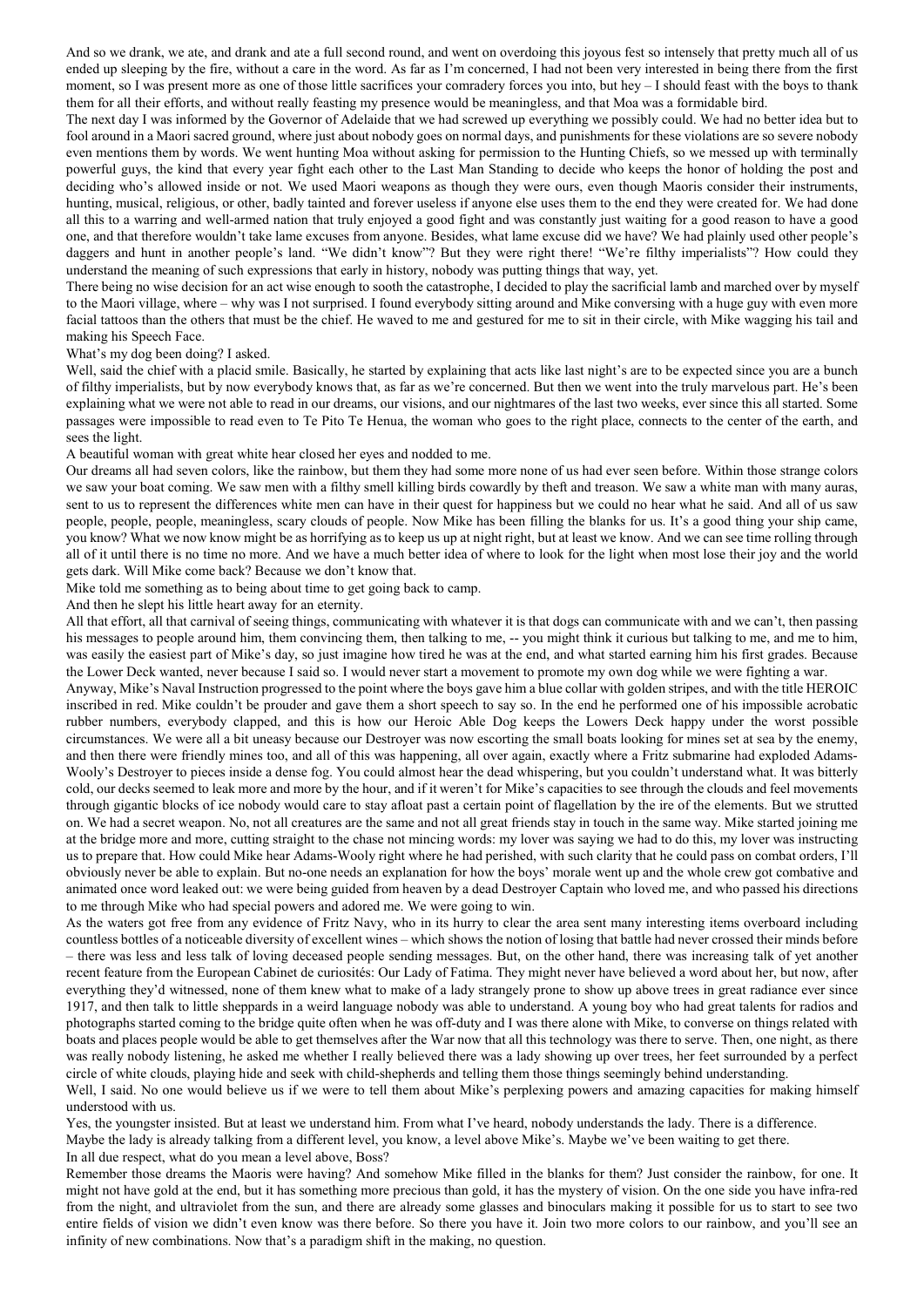#### Boss, please. Talk to me, not that dead friend of yours.

OK Son, you listen to my class, then. By adding just two colors to the rainbow we changed the world we see it – the way we can see it, if we dare to look. But it is a huge change, because there is a huge number of brave people. And I would say that, once started by the instruments that allow us to see things differently, thousands of persons were immediately seduced by these possibilities in the entire world. And in our generation, because of the way we have been travelling during the Wars, we have been meeting more and more different people, different societies, different rules and ideals for togetherness, we have been meeting the entire world and sure enough we have been changing while this new rainbow kept opening more and more, and more and more people chose to live by it regardless of how hard they had to fight so that their equals accept their choice of their new lives, and if these numbers will continue to grow because – ask Mike! He can tell the difference immediately, and you know why? Because if people want something in live, Goldarned, people want to be happy.

Mike wagged his tail, barked a happy bark, and stated pulling pleasantly by the radio operator's uniform sleeve as though this was all happening in a game.

Boss, just about murmured the raio operator. What's he saying.

That the microscope aldo completely changed the way we see the world in cas I need anther metaphor. OK Son, do you understand?

You know Boss, I'm scared shitless I understand it all.

Then you understood perfectly. It´s amazing that something so precious might be born from such a horrible War. But still it's true that this War was the trigger for our world-wide travels, where we incidentally met people who were looking exactly for the same kind of joy we were looking for ourselves, had quiet night-long conversations with soldiers leaving to the Front the next day, or were blessed enough to discover some of those special people who taught us something we plainly didn't know. I was stationed up here in the Artic before Mike was born. There wasn't all that much to do, so Kadlu's iceberg didn't take long to become my home away from home. It happened to be the season of the auroras, and the sky was constantly tearing down full length in green and orange stripes, then blue and silver, there was this magical silence all over the valley and all around the camp, and the two of us laying there skin to skin holding hands as we watched the lights, under those huge fur blankets, swearing to each other we'd meet again. And of course, we will. After we win the war. So, you're gay, Boss?

No, not only. That would limit my map of the human heart where each one of us searches for its one fulfillment. I'm bi. I also love women. Maybe less seriously, but I do. Remember those Southern Seas Islands where we touched at for fresh water and fresh fruit on our way to New Zealand, when Mike was a Pup? Oh, if I could I'd take home a good half-dozen of those girls. They're perfect. And they laugh without sin. Whenever I could I wen to the local dance bar just for the thrill of dancing with them, and it was always them, you know, initiating the talk, staring at me in the eye: "my horse is outside, what do you prefer, you ride in the back or you go to the ship by yourself?" – something to this effect, infectiously flirtatious, straight to the point but funny, without a trace of malice and certainly not with money in mind, at all. Beautiful girls, so beautiful, I totally understand Matisse. Oh, wait a second, wonna know who's a real straight gay, gay as hell, believe me? Olsen! Remember Olsen? The guy from Norway who sold the ivory with our stories to the Cingalese jeweler and was badly short-changed? While we were in Colombo we went out to drink sometimes, and he never, once, had anything nice to say about any woman. So once I spent the night with him, certainly out of desire, but honestly, also out of sorrow. He invites me to dinner at his place next night and I figure it's one of those get-drunk-till-you-puke sessions, all the other guys had that kind of look, but – what could I do, I had already been a bit snobbish with that crowd, poor Olsen, I'm going. Kid, I'm telling you, I arrive there and it's only me, and he's throwing me a dinner like it's the Eastern Tour d'Argent, honestly. Only the two of us, marvelous cushions on the floor, candles, incense, flowers floating on water inside gorgeous containers, sitar music really vibrant and mysterious, he's serving dinner barefoot with a black tunic and orange silk pants floating inside, doesn't let me get up not even once, several courses, each one of them with a different fabulous wine… he had cooked all that just for me… and when I start thanking him he moves over and shuts me up with kisses, but what kisses. Son, we never, ever, slept during that night. A man so skinny, so blonde, so silent, and suddenly he becomes a tiger, but a crazy tiger, a creative tiger, with an intense desire that knows no end. I went back to ship – and to everybody's mockeries, and little did they know – wandering what on earth had all that sudden passion been all about. From what I heard later, I realized Olsten cooked really well, had opened a small restaurant by the docks but the War made him close it, and his foremost pleasure in life was to receive distinguished and sophisticated guests to spoil them rotten. Those kinds of people just about vanish in a port taken over by the Infantry, you see. As I said, we get our joy in many different ways, even if the end result is the same. You're not ashamed, Boss, to say things like you've been saying...

No, Son. I hear other guys describing their adventures with women and I feel ashamed for all of us men, because they're gross, gross, gross. You tell a beautiful story where your partner is a man, or several, and you're poetic, where's your flaw? Just chose your audience well. We're not there yet.

Where, Boss?

At the time when all our different options will be looked upon as just exactly there, your own option.

There are more?

Why, are you disrespecting women? I spoke of gays, and I spoke of bis. But there are also lesbians, right? Like the Great Dane who rules over our kitchen.

They both broke in laughter imagining Ms. Hellcoyt with dog's cheeks and dog's paws. Mike growled in frank disaprovement.

Ah, youngster, Mike's right as usual, we're not being fair. She has that face and that temper, screams to take care of the slimplest thing on earth, throws herself shamelessly at any unaware newcomer that might accidentally replace someone – I learned recently that her favorite line is "this is war and we might die, so…" – but the truth is she has a heart of gold. One of these days Mike will tell you some things about what she does for her people in the kitchen.

Boss, please. You talk to Mike. I just understand the main point, like all the others.

Mike can show you a main point. She's a good person, Hellcoyt, right Mike? But this young boy never gets to see that part.

Mike placidly and sweetly leaked the boy's hand.

The boy almost cried.

And you know who also was a lesbian, Son? My own good Mother was and had four kids. All boys.

Your Mother, Boss?

Yes. During her two final years in College she had a crazy passion for a school mate after many a short affair with enchanting guys – she was beautiful, fun, and intelligent, my Mother. She was a very good singer, too. And she was brave. So she managed to receive a grant to join the famed Voice Academy of the town where the other girl's family estate was located. This other girl had specialized in Art and Design, so she got a position creating sets for the Academy! They lived in heaven with a very small budget for a couple of years, hiding wherever they could, daring to indulge during dangerous circumstances, spending entire Saturday afternoons in bed in my Mother's small rented house… But sure enough, both their families decided to marry them to somebody convenient before they would be considered old maidens, chose the candidates and made the arrangements without even talking to them, and finally the four parents joined with the two daughters for breakfast to discuss the dresses and the guest list. It was the last time they saw each other. At their joint wedding. After Adams-Wooly died and she received my new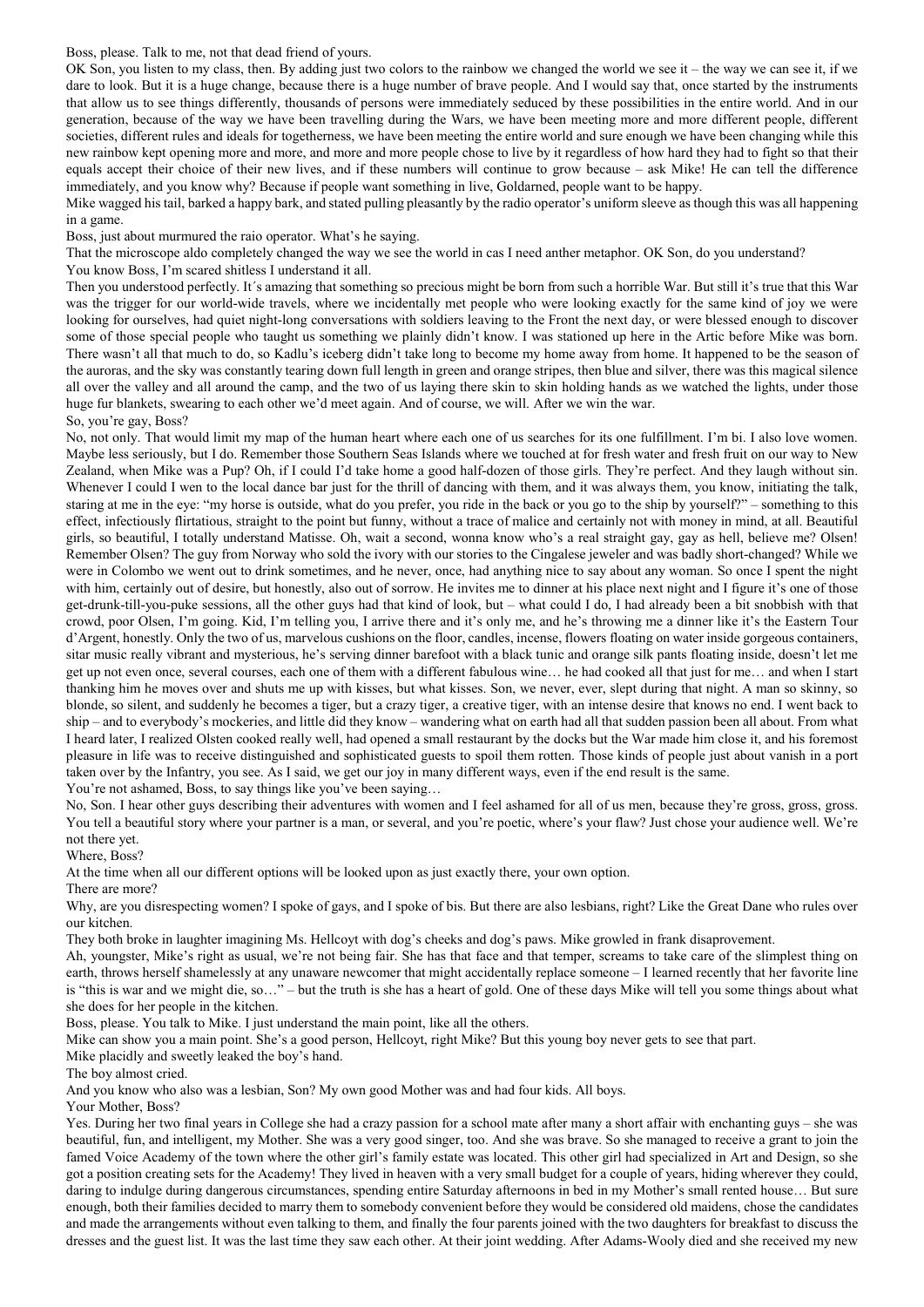library – I was at sea – she confirmed what she had already known in her heart for a long time. First time I came home on leave she told me all about how everything froze in time after she wore that wedding band. How having sex with a man was a sacrifice to her, and her husband didn't even try to make it good. How she had been the perfect spouse to my father anyway, how she had educated us to the best of her capacities, but how at the same time she lost her voice, and she understood she had to completely forget about herself, or else her live would be a living hell.

Your grandparents never told her anything.

And my father never tried to give her any pleasure.

Could she have been bi, with a better sexual partner for a husband?

I very much doubt. If just the thought of having sex with a man strikes you as sacrifice before you even try, there's not much hope. And the times were not ripe yet for lesbians to plainly use that argument to divorce their husbands or to plainly refuse to marry them, see. Do you think they can do that now?

No! Yet I do think that being a lesbian, like being a gay, at least is no longer that horribly weird way of choosing to live it used to be. If nothing else, then because categories are mounting in their diversity. Bis, Gays, Lesbians… and what do you think of Ts? Ts?

Ts are that weird light in the rainbow of their dreams the Maoris couldn't understand before talking to Mike – Mike wagged his tail proudly and stood by the Captain as though certifying his words. It stands for Transsexuals. All those who are born inside a body with one gender, but everything in them, from their sensitivity to their way of managing conflicts, is typical of the other gender. They can't do much more than passing themselves out for the gender they feel they are, but doctors are predicting Great Things. Hormonal treatments, surgeries, treatments of all sorts that will indeed pass one gender to the other. And in due time, I'm sure, we'll discover more and more colors that have always been there, but we couldn't see them before. And then we'll have more pleasures, be happier, and in consequence fight less. Will society accept our differences, then? Well, history always shows society dragging is feet behind us, always complaining and calling us immoral, we all know that – but now we have so many people like you travelling the world and getting to meet each other, even the slow social response might finally change. And if we have easy days and time to explore our own depths in absolute freedom, oh, we can't even imagine. We don't even know what's over the rainbow. But, for the time being, this is the nascent difference we already have to offer to the world: LGTB. But it's still a secret, you hear me? The Navy is certainly not ready yet. You mention this to a less educated comrade, you let the word get around in whatever simplistic and stupid form it will take, and Son, it's Court-Martial, you hear me? Court Martial for the two of us. The fields are ploughed, and we're planting the seeds while everybody looks the other way. But we need those seeds to grow into healthy and resisting plants all over the world, and people must enjoy eating them. Do you understand?

OK Boss, I can keep my mouth shut. But could I at least help through some seeds to the fields?

Why do you think I wasted my time telling you all this?

Mike barked joyously through the blinding fog.

And so it begins.

These stories, together with beautiful illustrations, were registered above the Artic Circe by a seal hunter called Kadlu, when he had the venture of capturing a huge sea lion with two tick and shiny ivory teeth. However, one of Kadlu's kids lost that carving next summer, when his dogpulled sleigh broke down at Lake Netilling beach, in Nikorosing, where a Lake Inouit found it next spring and sold it to a man from Imigem who worked as interpreter at a whaler of Cumberland Sound, and that man sold it to Hans Olsen, who later was quartermaster on a huge steamer carrying tourists to Cape North, in Norway. When the tourist season was over, the steamer made a connection between London and Australia, with a stopover in Ceylon, where Olsen sold his huge engraved piece of solid ivory to a cingalese jeweler in exchange for two fake sapphires. I found it under some rubbish in an old house in Colombo and translated it from beginning to end.

#### OS SEGREDOS DO ARCO-IRIS por Clara Pinto-Correia

Todos temos em mente uma certa ideia da casa dos nossos sonhos, mas não sabemos o que é nem com o que é que é se parece. Faz parte da magia que sustenta a vida na Terra: passamos por ela, ou vemo-la numa pintura, ou ancoramos na sua praia, e é quando sabemos que chegámos ao sítio certo e que a nossa alma há de florescer se nos atrevermos a lá ficar.

O arrojo de lutarmos pelo que nos faz felizes é a verdadeira essência da felicidade.

Nunca fui muito de discursos eloquentes nem de metáforas brilhantes. O Heroic Able Dog Malachi é que gosta mesmo desse género de coisa. Malachi foi o nome próprio que eu lhe dei. Trouxe-o para bordo do contratorpedeiro aos seis meses porque era evidente que o bicho não queria outra coisa que não fosse a vida de marinheiro, e além disso, para mim, já era evidente que o cão tinha poderes, isso a bordo dá sempre jeito, e então em tempo de guerra nem se fala. Por exemplo, uns meses depois de o termos inscrito no livro dos registos de bordo como Pup, quando eu dei pelo que a marujada andava a fazer no Último Convés pela calada da noite quando as águas estavam calmas, já o cão se estafava todo a ressuscitar os mortos da maior estimação de cada um deles. Aquelas sessões mediúnicas tiveram que ser reguladas a ferro e fogo senão já ninguém fazia mais nada a bordo, mas concorreram para que se lhe conferisse uma promoção imediata para Able Dog Malachi, com direito a grau inscrito numa coleira linda com galonas de cobre que ainda estou para saber de onde saiu.

A Guerra deu cabo da moral de muitos homens só pela rudeza das condições em que foram obrigados a viver. Mas nunca deu cabo da moral do Mike. E ter por perto um cão que invoca os mortos, que sente o cheiro de um Fritz a milhas de distância, que troca casualmente impressões com os Maoris quando por acaso temos de ir em manobras à Nova Zelândia e lhes profanamos a Terra Sagrada com uma grande orgia de Moa no churrasco bem regado com várias sortes de álcool local e ainda estamos para ali a jazer podres de bêbedos – um cão que faz o que fez o Mike levanta a moral de qualquer Tripulação. Voltámos para o contratorpedeiro ainda encharcados em adrenalina enquanto nos caía em cima o quanto tínhamos estado perto de uma morte horrível em solo amigável, o tamanho e o horror das armas dos Maoris iam subindo de dimensão a cada segundo que passava na memória de cada um de nós – mas ainda nem tínhamos levantado a escada e já eu tinha o Mike perfilado à minha frente, a cauda a varrer o cão de entusiasmo.

Então e agora vamos dar-te que grau, rapaz? perguntei-lhe eu.

Heroic! gritou o jovem operador de rádio que se tinha juntado a nós depois das mortes do Ártico e era bastante melhor nas suas funções do que seria de esperar. Heroic Able Dog Malachi! Salvou-nos a vida a todos, caraças!

Os homens desataram todos aos berros de aprovação, o Malachi levantou-se nas patas de trás para ladrar aprovativamente com a dignidade do cargo, e o Mestre Foguista trouxe logo lá de baixo uns cabos de aço tão brilhantes que faziam doer os olhos para lhe enrolar na coleira.

A meio da travessia de volta, já os Americanos andavam a picar os miolos aos Japoneses e aquele mar era um quarto de vigia permanente, o operador de rádio começou a ganhar o hábito de deixar as maquinetas dele todas ligadas e vir fumar uns cigarros para o meu lado quando me via sozinho na ponte com o Mike. As capacidades do nosso cão, e a minha capacidade de falar com ele de homem para homem em caso de necessidade, permitiam-nos falar de quase tudo. Mas isso foi até à conversa da Nossa Senhora de Fátima, e foi só porque eu estava irritado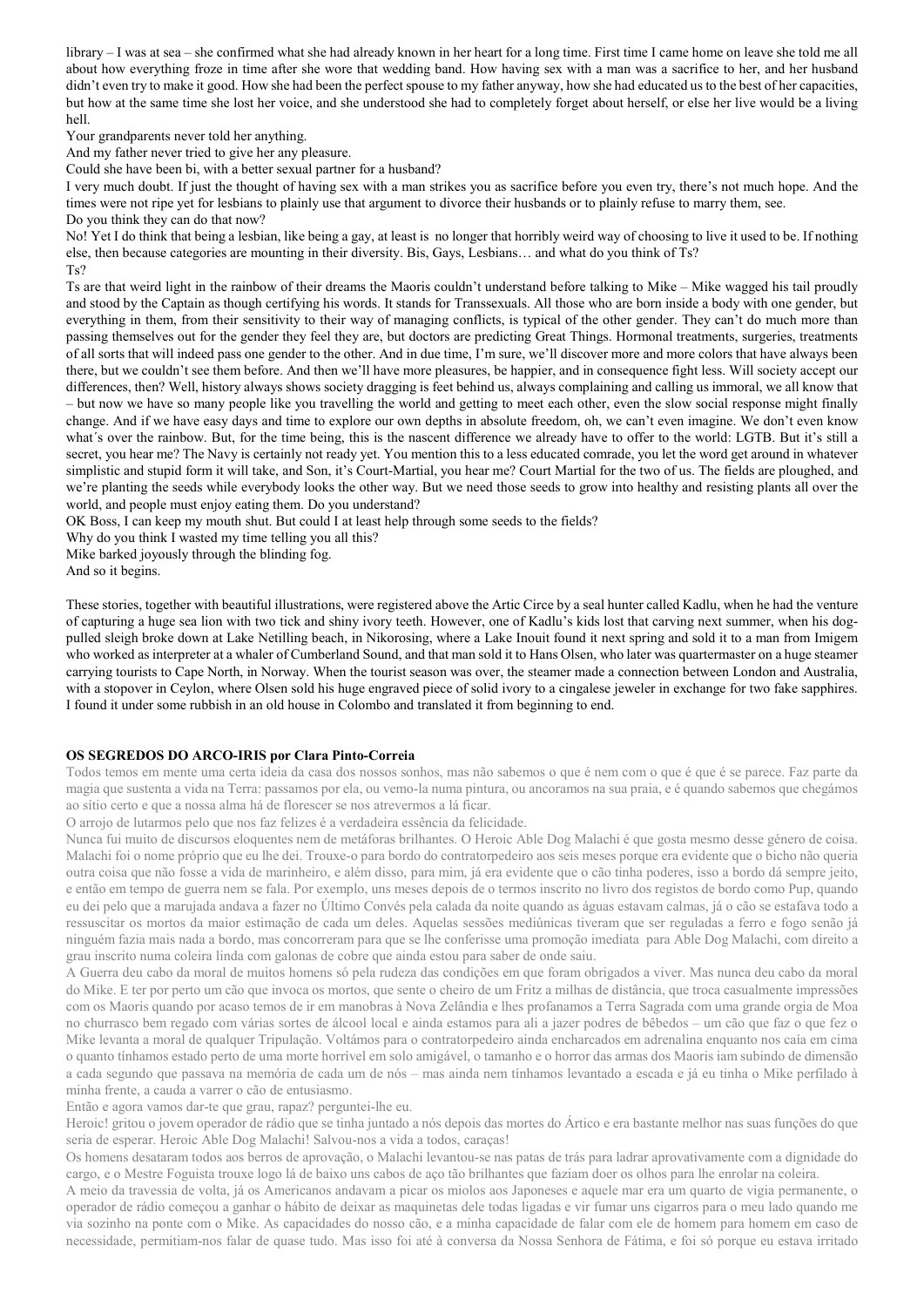com o Mike. Pela única vez desde que ele tinha nascido, havia ali uma questão de quem manda a bordo que o meu próprio cão andou muito perto de transgredir.

Mas acredita nessa Senhora, Boss? Uma Senhora muito linda, com os pés descalços em cima de umas nuvens de algodão, que aparece numa árvore a falar com uns pastorinhos que não percebem nada do que ela diz?

Não sei se é verdade, não sei se não é verdade, seja como for ninguém percebe nada do que ela diz portanto não adianta de nada ela aparecer, sei é que se mando o meu próprio cão calar a boca que essa visão não me interessa o meu cão não tem nada que continuar a ter essa visão, rapaz. Um cão pode ter milhões de visões. E ele não que só está a ter esta, e só está a ter esta, e que ter uma visão não é nenhum cinema, e que se um cão tem uma visão é porque aquilo vai ser muito importante, o raio que o parta do muito importante, rapaz, aquilo é em Portugal, um país que nem entra nesta guerra, isso, rosna para aí, falta-me mais ao respeito, falta, queres perder as galonas, não queres? Boss, com todo o devido respeito. Podemos voltar à parte em que ninguém entende o que a Senhora diz?

#### E então?

Boss, a gente também não entendia o que nos dizia o radar e agora sabemos deste mundo e de outros mundos o que nunca saberíamos. E eu não gosto de falar do que não sei mas pense no arco-íris e agora com todo este trabalho do infravermelho e do ultravioleta também ficou à vista um mundo inteiro que não se podia ver.

Exactamente. Sabemos, vemos, mas é por que entendemos.

Mas nós entendemos as coisas que o Mike entende?

Não. Mas entendemos o Mike.

Boss. A Senhora que ninguém entende pode já estar no nível acima.

Qual nível, rapaz?

Boss, o nível que está à espera de ser entendido.

Para quê?

Pois, se ainda não entendemos ainda não sabemos. Mas uma coisa lhe garanto, de certeza: há de ser para sermos mais felizes.

Então e o menino com essa carinha e esse corpinho não é feliz porquê?

Senti o focinho do Mike que vinha lamber-me a mão no escuro. Tinha-se chegado a nós em pezinhos de lã e estava a apresentar as suas desculpas mesmo na hora certa. Quando começo a brincar com alguém o Mike dá por isso ainda antes de mim.

O operadorzinho de rádio é que não tinha dado por nada, o que teve a vantagem de despachar logo ali a parte importante da questão.

Porque é horrível estar apaixonado e ter que me esconder com o homem que amo de uma sociedade que nos condena, Boss, pronto, como é que quer que gente assim entenda seja o que for?

Tem calma, rapaz. Eu também tenho de esconder essas actividades e não é por isso que estou para aqui a ter ataques de nervos no Mar do Japão no meio da Guerra.

O Boss também é gay?

Não fillho, sou bi que sempre se conhece mais gente.

Com todo o devido respeito, Boss, como é que soube?

Disse-me a minha Mãezinha, que é lésbica.

A Senhora Sua Mãe, Boss?

Pois, coitadinha. Aquela sociedade ainda era pior do que esta, e não acredito que o meu Pai alguma vez se tenha preocupado com o prazer dela. Mas fez-lhe seis filhos, todos rapazes, imagina, pobre mulher, tão linda e tão inteligente, e sempre tão boa esposa. Alguma coisa notou em mim que se fartou de me dizer que nunca quisesse saber das opiniões dos outros, e quando eu comecei a ficar mais vivaço não houve esquema que não me tenha escondido, e não se fez mais de parva porque não podia, enfim. E agora, quando começou a Guerra, nós tínhamos de sair com o nosso contratorpedeiro nesta viagem de onde sabemos lá se voltamos, e ela então contou-me toda a história da sua vida. Toda. Fascinante. Fascinante, uma mulher fascinante.

#### Fiquei arrepiado, Boss.

Deixa lá. É pior nascer num corpo de mulher e na cabeça ser homem, ou ao contrário, sabes, isso, isso sim, deve ser um tormento.

Ah Boss, tenha mais fé na Ciência, mais uns vinte anos e já resolve uma coisa dessas com umas operações, e umas hormonas, e assim.

Engraçado. Então achas mesmo que as coisas vão mudar por causa do que a tal Senhora que apareceu em cima das árvores disse a uns gajos brutos e ignorantes como os Portugueses?

Senti logo os dentes do Mike contra os meus dedos. O danado não perdia uma da conversa.

Boss, tome a Senhora como a metáfora para O Nível Acima. Eu acredito que isto agora vai mesmo mudar, e mudar depressa, olhe, por causa desta puta desta Guerra. Nós temos o nosso desejo de viver como queremos. Mas depois temos a capacidade de aceitação da sociedade. Essa costuma vir sempre atrás a arrastar os pés, e sempre a protestar, mas toda esta troca de conhecimentos, Boss, entre tantos jovens, devido às viagens que a Guerra nos tem obrigado a fazer, pense bem, nunca tinha havido nada assim. Nunca tantas pessoas diferentes tinham falado tanto umas com as outras. É muito capaz de bastar isso para descobrirmos que, afinal, o arco-íris é enorme. E tenho a certeza de que, com o tempo, iremos descobrindo cada vez mais cores, tendo cada vez mais prazeres, e sendo cada vez mais felizes. E então, quando tivermos tempo para nos explorarmos em total liberdade, talvez a vida nos reserve surpresas que agora nem somos capazes de imaginar – está a ver? A tal parte que a gente ainda não consegue nem entender.

OK, rapaz. Condecorar-te não posso, mas posso considerar a situação suficientemente perigosa para te dar acesso a todos os nossos códigos do rádio. Faz lá as tuas explorações à tua vontade que eu não me meto. Mas isto é tudo um segredo, ouviste? Põe-te a falar com um amiguinho qualquer da camarata e é Court Martial para os dois, ouviste? Ah, e já agora avisa aqui o Comandante se por acaso vires para aí uma Senhora em cima de uma árvore a falar com uma porrada de analfabetos meio escuros numa linguagem que ninguém entende.

Desta vez o Mike rosnou, e rosnou com gosto. Depois mudou completamente de registo e saltou-me para o colo, num antigo hábito de cachorrinho que agora era uma rotina diária de nós os dois.

Já viste, menino? Está a nascer o Sol.

É assim que se começa, Boss.

\*Parece que Kadlu gravou todas estas aventuras, em texto e desenho, no marfim de um dente enorme de narval, enquanto durava a Noite do Ártico. Esse dente foi encontrado na praia durante o Dia do Ártico por um Inouit dos Rio, dois anos depois de Kadlu ter integrado a Aviação Americana. O Inouit do Rio deu a peça a um norueguês que estava de passagem num navio turístico gigantesco, contra quase tudo o que havia à venda na Mercearia do Porto. Fora da época turística o navio turístico passava a navio da Marinha Mercante, e foi a esse título que acabou por aportar no Ceilão depois de muitas aventuras. Em Colombo o norueguês vendeu o corno a um joalheiro pelo preço de duas safiras falsas. Quando abrimos lá a nossa galeria fiz limpezas o dia inteiro, e encontrei o corno debaixo e uma pilha de revistas velhas. Traduzi o texto o mais escrupulosamente possível.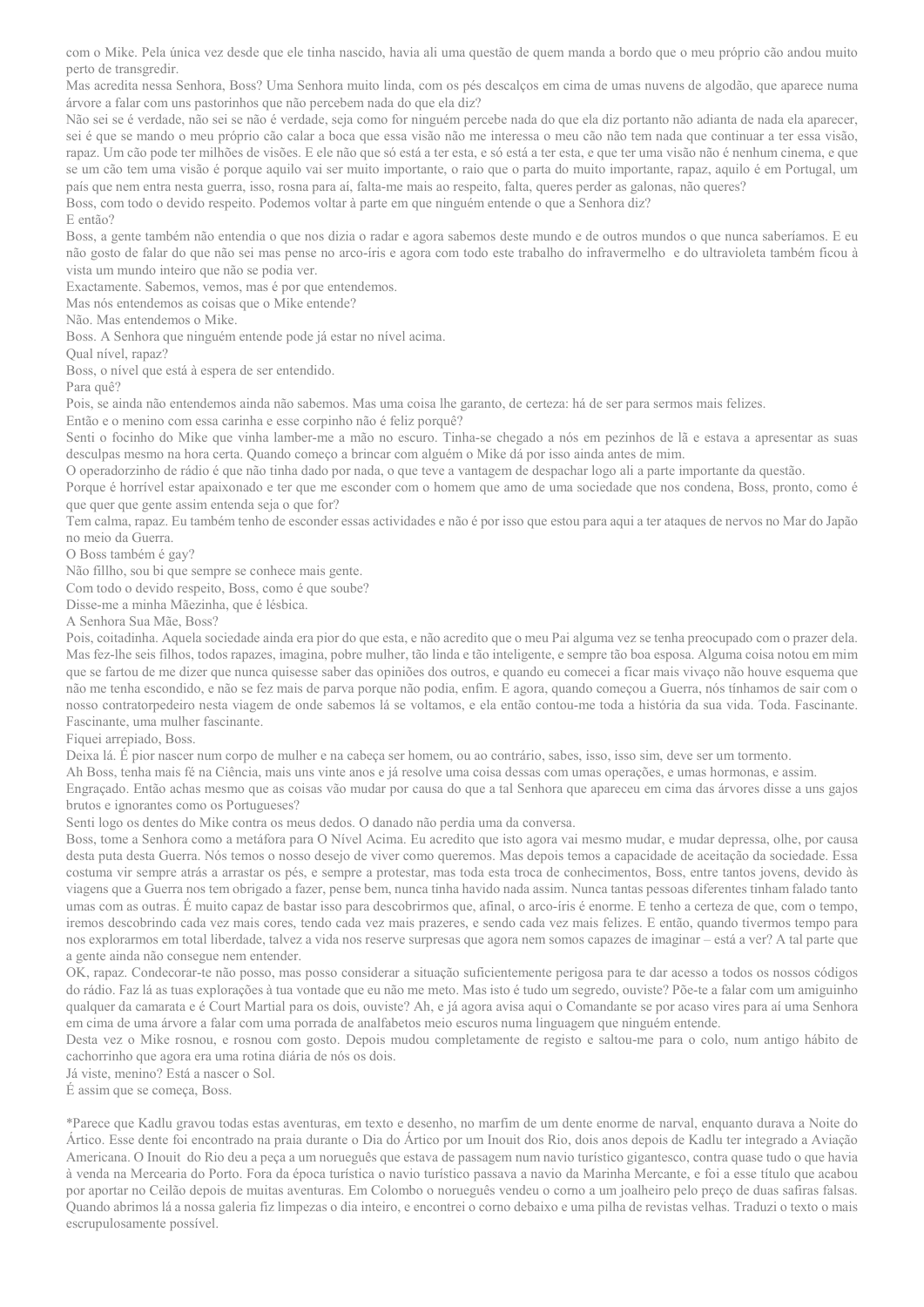### About Raphaël Kessler

Raphaël Kessler born in 1990, in Paris. He started photography in early 20´s, in the street, trying to connect with people and also technically improving himself with a film camera. As a militant, he went to protests with camera, and he understood the importance of testimony in the photography daily process and historically talking. With his friend Hannibal Volkoff who is also a photographer, they support each other by going in front of the action, aware of the risks they take but not conceding with any threat from the police. Police, who were overreacting most of the time or letting things gone too far. Most media and the politicians use it to discredit any social movements. Raphaël Kessler LGBT fight, it is personal. He thinks that it's a fight for diversity and acceptance of the others who are different based on their sexual preferences or sexuality from the "normality" (it hurts even he writes it). It's also to respect equality between human beings which is for him very important.

Raphaël Kessler nasceu em 1990, em Paris. Começou a fotografar no início dos anos 20, na rua, tentando se conectar com as pessoas e tecnicamente aperfeiçoando-se com a sua fotografia. Como militante, ele foi a protestos com máquina fotográfica, e ele entendeu a importância do testemunho e história através da fotografia. Com o seu amigo Hannibal Volkoff, que também é fotógrafo, eles se entreajudam, conscientes dos riscos que correm, mas sem sofrer com qualquer ameaça da polícia. Polícia essa, que abusa a maior parte do tempo. A maioria dos meios de comunicação sociais e os políticos usam a violência para desacreditar qualquer movimento social. Raphaël Kessler faz parte da comunidade LGBT. Ele pensa que é uma luta pela diversidade e aceitação dos outros que são diferentes com base nas suas preferências sexuais, que não são consideradas "normais". É também uma forma de respeitar a igualdade entre os seres humanos, que é para ele muito importante.

# About USIA

USIA is a influential and international contemporary, modern and masterpiece online art gallery. Founded near 2009 by Francisco Lacerda, the brand USIA have a team with decades of investment expertise in Europe, Americas, Middle East, Africa and Asia. Our Clients and Partners are Ultra UHNWI , Dealers, Auction Houses, Private Investors, Entrepreneurs and Art Investors. USIA makes a unique contribution to global culture, enriching the dialogue between the public and artists of different generations, cultures and disciplines. USIA is anchored in fundamental principles that center on respect for Human Rights and Climate Change, Nation, location, language, religion, ethnic origin or any other status.

A USIA é uma galeria on-line de arte internacional moderna, contemporânea, e de obras-primas, fundada em 2009 por Francisco Lacerda. Os seus princípios centram-se no respeito plenos direitos humanos e pela mudança climática, bem como pelas nações, localizações, línguas, religiões, culturas, origens étnicas e outras características distintivas. A sua marca conta com uma equipa com décadas de peritagem já investida na Europa, nas Américas, no Médio Oriente, na Ásia, e em África. Os clientes e sócios da USIA são dealers, leiloeiros, investidores privados, empreendedores, e investidores em Arte. Desta forma, a USIA faz uma contribuição única para a cultura global, enriquecendo o diálogo entre o público e os artistas de várias gerações, culturas, e disciplinas.

# About Late Birds

The Late Birds Lisbon is a top-rated, All-Male Gay Guesthouse in Lisbon. Queer Art section allows you to enjoy Paintings, Pictures, Sculptures from 'Queer' artists. O Late Birds Lisboa é um Resort Gay que possui uma galeria de arte Queer de pintura, escultura, entre outros.

# About Francisco Lacerda

Focused on its International Customers since the very beginning. Francisco Lacerda has curated more than 60 exhibitions around the world. Francisco Lacerda is member of the Gia Alumni Portugal and UK, making GIA the exclusive brand for diamond certification of USIA worldwide Clients. Francisco Lacerda has backgound in Management, Visual Arts, Gemology, Art Business and Art Law. Francisco has curated artist like Tran Trong Vu, Mahmud Rustamov, Teymur Rustamov, Luke Nugent, Gillian Hyland, Pedro Calapez and Lee Cheng. Francisco Lacerda, já fez a curadoria de mais de 60 exposições em todo o mundo. Francisco é membro da Gia Alumni Portugal e UK, o que faz da GIA a marca exclusiva para certificação de diamantes dos clientes da USIA em todo o mundo. Os seus estudos e interesses envolvem Gestão, Artes Visuais, Gemologia, Negócio de Arte e Direito Artístico. Já representou artistas como Tran Trong Vu, Eva M. Paar, Mahmud Rustamov, Teymur Rustamov, Luke Nugent, Gillian Hyland, Pedro Calapez e Lee Cheng, em diferentes fases das suas carreiras.

### About Damien Arness- Dalton

Damien Arness- Dalton is a Queer Londoner. Born and raised. A poet and writer who shares experiences of his own sexuality and queerness. Studied at the Royal Central School and Speech and Drama in BA Hons Drama Applied Theatre and Education. He delivers educational events inspiring young people and new audiences facilitating learning in politics and Science Communication. An advocate and collector of LGBTQIA+ History. Co founder of Queerseum / A Queer Museum for London.